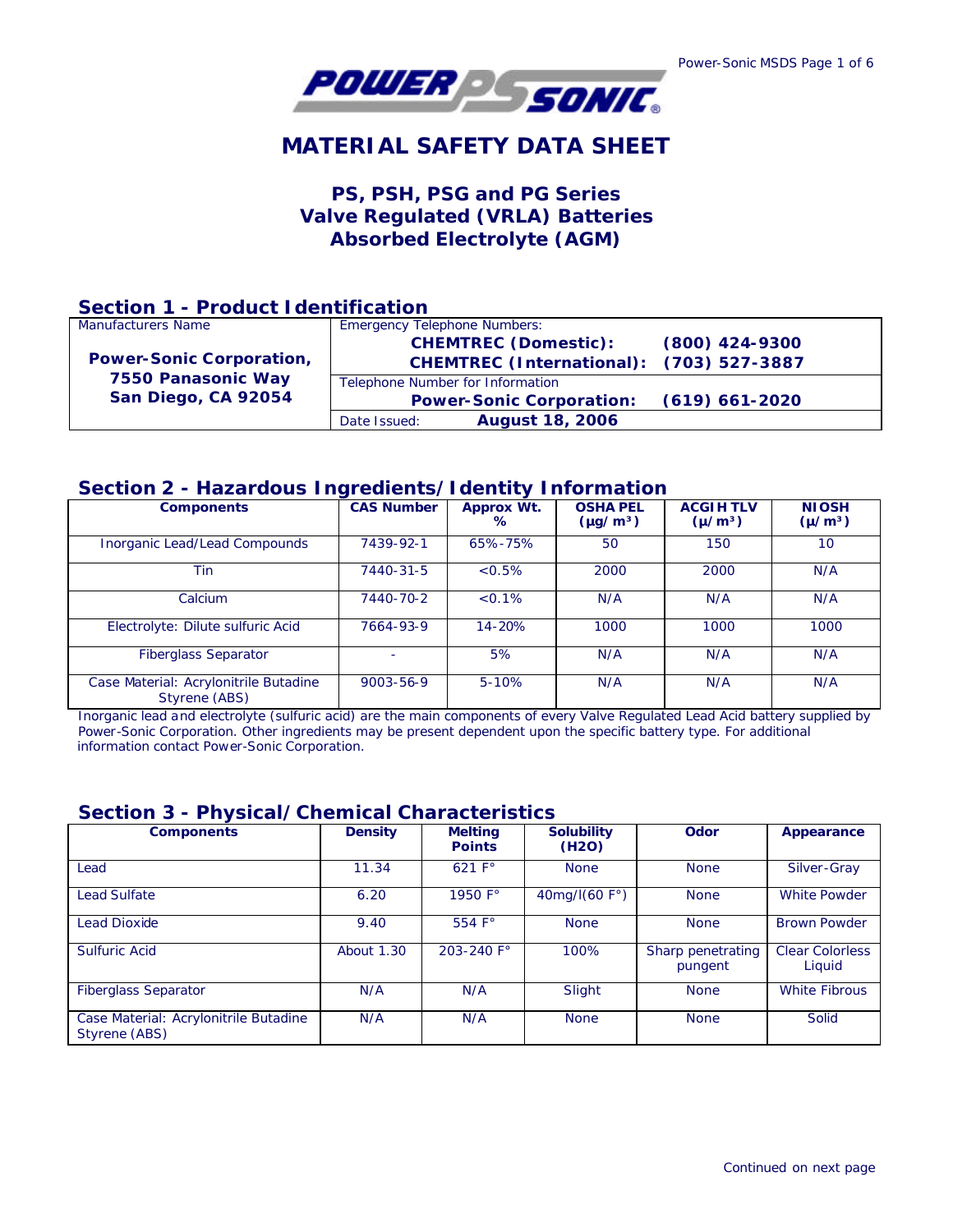## **Section 4 – Flammability Data**

| <b>Components</b>                    | <b>Flashpoint</b> | <b>Explosive</b><br>Limit | <b>Comments</b>                                                                                                       |
|--------------------------------------|-------------------|---------------------------|-----------------------------------------------------------------------------------------------------------------------|
| Lead and Sulfuric Acid               | <b>None</b>       | <b>None</b>               | <b>None</b>                                                                                                           |
| Hydrogen                             |                   | $LEL = 4.1\%$             | Sealed batteries can emit hydrogen if overcharged<br>(float voltage > 2.40 VPC)                                       |
| <b>Fiberglass Separator</b>          | N/A               | N/A                       | Toxic vapors may be released. In case of fire, wear self<br>contained breathing apparatus                             |
| Acrylonitrile Butadine Styrene (ABS) | <b>None</b>       | N/A                       | Temp over 527°F (300°C) may release combustible<br>gases. In case of fire, wear self contained breathing<br>apparatus |

## **Section 5 - Reactivity Data**

| Stable | Prolonged overcharge on high current, ignition sources. Sulfuric acid<br>remains stable at all temperatures |
|--------|-------------------------------------------------------------------------------------------------------------|

## **Incompatibility (Materials to Avoid)**

**Sulfuric acid**: Contact with combustibles and organic materials may cause fire and explosion. Also reacts violently with strong reducing agents, metals, sulfur trioxide gas, strong oxidizers, and water. Contact with metals may product toxic sulfur dioxide fumes and may release flammable hydrogen gas.

**Lead Compounds**: Avoid contact with strong acids, bases, halides, halogenates, potassium nitrate, permanganate, peroxides, nascent hydrogen, and reducing agents.

#### **Hazardous Decomposition or Byproducts**

**Sulfuric acid**: Sulfur trioxide, carbon monoxide, sulfuric acid mist, sulfur dioxide, and hydrogen sulfide. **Lead Compounds**: High temperatures above the melting point are likely to produce toxic metal fume, vapor, or dust; contact with strong acid or base or presence of nascent hydrogen may generate highly toxic arsine gas. Hazardous Polymerization.

**Polymerization: Sulfuric acid will not polymerize** 

**Decomposition Products:** Sulfuric Dioxide, Trioxide, Hydrogen Sulfide, Hydrogen.

**Conditions to Avoid:** Prohibit smoking, sparks, etc. from battery charging area. Avoid mixing acid with other chemicals.

## **Section 6 - Health Hazard Data**

**Routes of Entry**

**Sulfuric acid**: Harmful by all routes of entry

**Lead compounds**: Hazardous Exposure can occur only when product is heated, oxidized, or otherwise processed or damaged to create dust, vapor or fume.

### **Inhalation**

**Sulfuric Acid**: Breathing sulfuric acid vapors and mists may cause severe respiratory problems. **Lead Compounds**: Dust or fumes may cause irritation of upper respiratory tract or lungs. Fiberglass Separator: Fiberglass is an irritant to the upper respiratory tract, skin and eyes. For exposure up to 10F°/ use MSA Comfoll with type H filter. Above 10F use Ultra Twin with type H filter. This product is not considered carcinogenic by NTP or OSHA.

**Skin Contact**

**Sulfuric acid**: Severe irritation, burns, cornea damage, and possible blindness. **Lead Compounds**: May cause eye irritation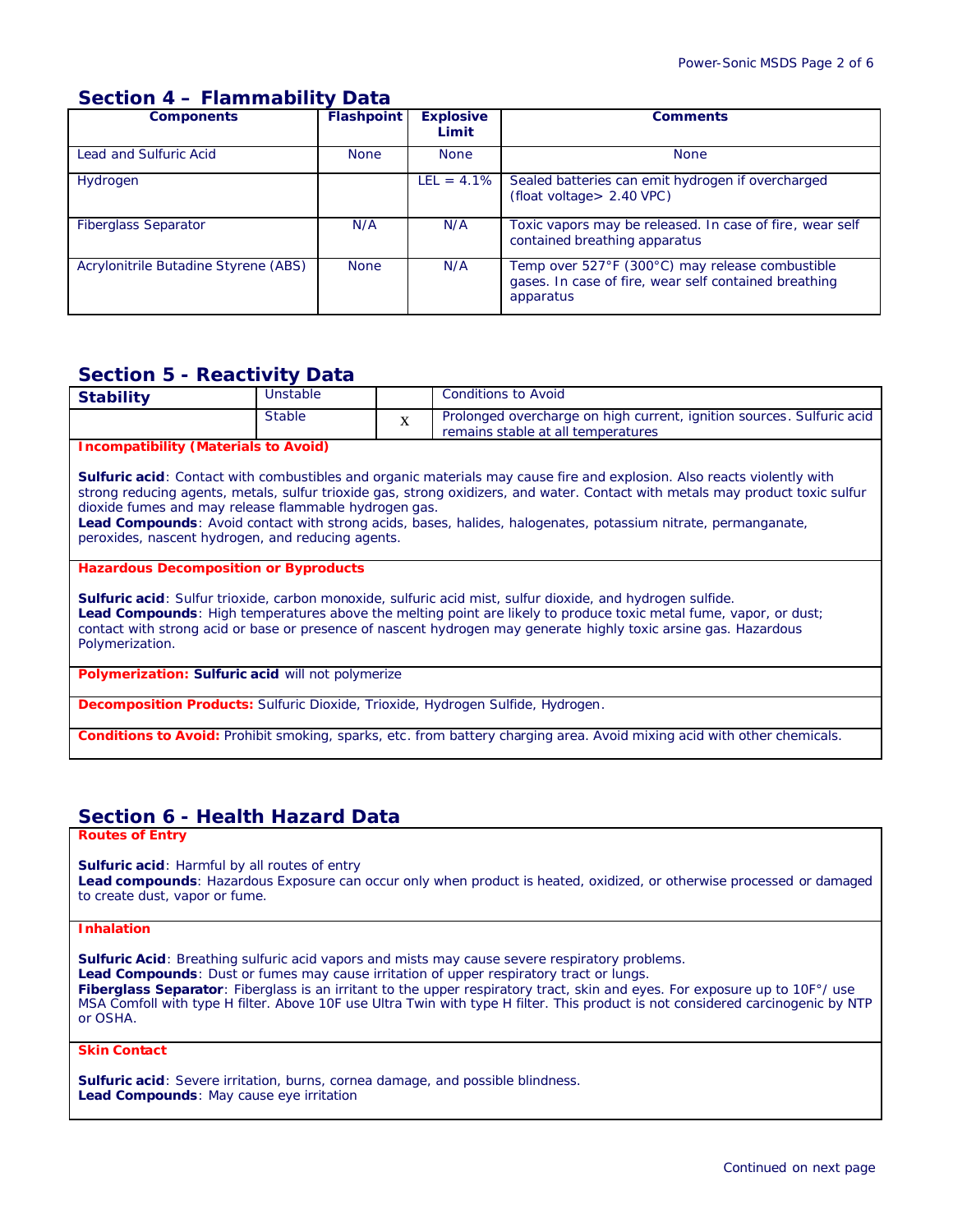## **Ingestion**

**Sulfuric acid**: May cause severe irritation of the mouth, throat, esophagus, and stomach.

Lead Compounds: May cause abdominal pain, nausea, vomiting, diarrhea, and severe cramping. Acute ingestion should be treated by a physician.

#### **Eye Contact**

**Sulfuric acid**: Severe irritation, burns, cornea damage and possible blindness. **Lead Compounds**: May cause eye irritation.

## **Acute Health Hazards**

**Sulfuric acid**: Severe skin irritation, burns, damage to cornea may cause blindness, upper respiratory irritation. **Lead Compounds**: May cause abdominal pain, nausea, headaches, vomiting, loss of appetite, severe cramping, muscular aches and weakness, and difficulty sleeping. The toxic effects of lead are cumulative and slow to appear. It affects the kidneys, reproductive and central nervous systems. The symptoms of lead overexposure are listed above. Exposure to lead from a battery most often occurs during lead reclamation operations through the breathing or ingestion of lead dust or fumes.

### **Chronic Health Hazards**

**Sulfuric acid**: Possible scarring of the cornea, inflammation of the nose, throat and bronchial tubes, possible erosion of tooth enamel.

**Lead Compounds**: May cause anemia, damage to kidneys and nervous system, and damage to reproductive system in both males and females.

#### **Carcinogenicity**

**Sulfuric acid**: The National Toxicological Program (NTP) and The International Agency for Research on Cancer (IARC) have classified strong inorganic acid mist containing sulfuric acid as a Category 1 carcinogen, a substance that is carcinogenic to humans. The ACGIH has classified strong inorganic acid mist containing sulfuric acid as an A2 carcinogen (suspected human carcinogen). These classifications do not apply to liquid forms of sulfuric acid or sulfuric acid solutions contained within a battery. Inorganic acid mist (sulfuric acid mist) is not generated under normal use of this product. Misuse of the product, such as overcharging, may result in the generation of sulfuric acid mist.

**Lead Compounds**: Human studies are inconclusive regarding lead exposure and an increased cancer risk. The EPA and the International Agency for Research on Cancer (IARC) have categorized lead and inorganic lead compounds as a B2 classification (probable/possible human carcinogen) based on sufficient animal evidence and inadequate human evidence.

#### **Medical Conditions Generally Aggravated by Exposure**

Inorganic lead and its compounds can aggravate chronic forms of kidney, liver, and neurological diseases. Contact of battery electrolyte (acid) with the skin may aggravate skin diseases such as eczema and contact dermatitis. Overexposure to sulfuric acid mist may case lung damage and aggravate pulmonary conditions.

### **Emergency and First Aid Procedures**

*Inhalation*

**Sulfuric acid**: Remove to fresh air immediately. If breathing is difficult, give oxygen **Lead Compounds**: Remove from exposure, gargle, wash nose and lips, consult physician

#### *Ingestion*

**Sulfuric acid**: Do not induce vomiting, consult a physician immediately. **Lead Compounds**: Consult a physician immediately

#### *Eyes*

**Sulfuric acid**: Flush immediately with water for 15 minutes, consult a physician. **Lead Compounds**: Flush immediately with water for 15 minutes, consult a physician

#### *Skin*

**Sulfuric acid**: Flush with large amounts of water for at least 15 minutes, remove any contaminated clothing. If irritation develops seek medical attention.

**Lead Compounds**: Wash with soap and water.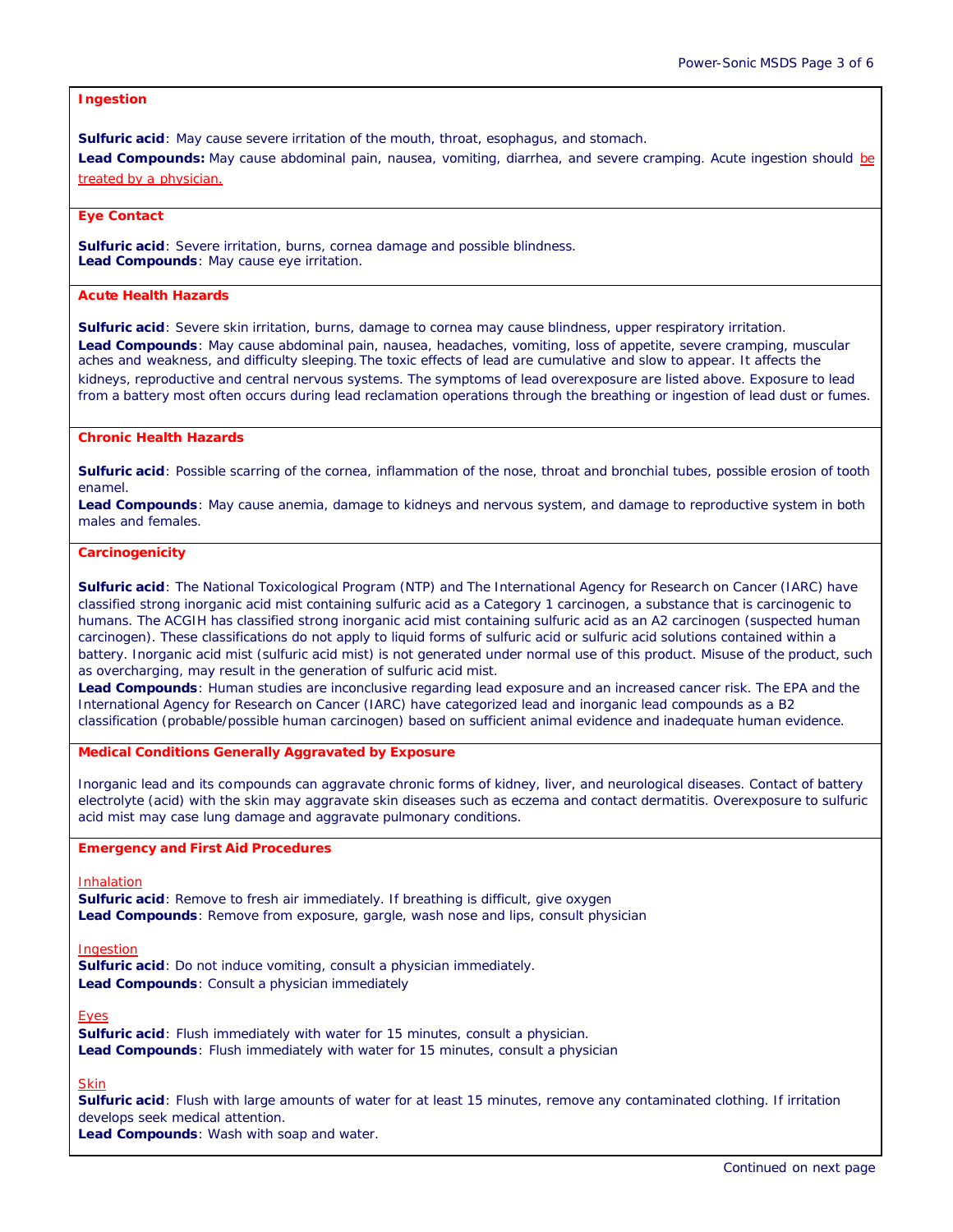## **Section 7 - Precautions for Safe Handling and Use**

**Steps to be Taken in Case Material is Released or Spilled**

There is no release of material unless the case is damaged or battery is misused/overcharged. If release occurs stop flow of material, contain/absorb all spills with dry sand, earth, or vermiculite. Do not use combustible materials. Neutralize spilled material with soda ash, sodium bicarbonate, lime, etc. Wear acid-resistant clothing, boots, gloves, and face shield. Dispose of as hazardous waste. Do not discharge un-neutralized acid to sewer

### **Waste Disposal Method**

Spent Batteries - send to secondary lead smelter for recycling. Follow applicable federal, state and local regulations Neutralize as in preceding step. Collect neutralized material in sealed conta iner and handle as hazardous waste as applicable. A copy of this MSDS must be supplied to any scrap dealer or secondary lead smelter with the battery.

### **Precautions to be Taken in Handling and Storing**

Store batteries in a cool, dry, well ventilated area that are separated from incompatible materials and any activities which may generate flames, sparks, or heat. Keep all metallic articles that could contact the negative and positive terminals on a battery and create a short circuit condition.

#### **Electrical Safety**

Due to the battery's low internal resistance and high power density, high levels of short circuit current can be developed across the battery terminals. Do not rest tools or cables on the battery. Use insulated tools only. Follow all installation instructions and diagrams when installing or maintaining battery systems.

#### **Fiberglass Separator**

Fiberglass is an irritant to the upper respiratory tract, skin and eyes. For exposure up to 10F°/ use MSA Comfoll with type H filter. Above 10F use Ultra Twin with type H filter. This product is not considered carcinogenic by NTP or OSHA.

## **Section 8 - Control Measures**

## **Respiratory Protection**

None required under normal conditions. If battery is overcharged and concentrations of sulfuric acid are known to exceed PEL use NIOSH or MSH approved respiratory protection.

## **Engineering Controls**

Store and handle batteries in a well ventilated area. If mechanical ventilation is used, components must be acid resistant

| <b>Protective Gloves</b>                                                                                        | <b>Eye Protection</b>                                                                                                      |
|-----------------------------------------------------------------------------------------------------------------|----------------------------------------------------------------------------------------------------------------------------|
| None needed under normal conditions. If battery case is<br>damaged use rubber or plastic elbow length gauntlets | None needed under normal conditions. If handling damaged or<br>broken batteries use chemical splash goggles or face shield |
| <b>Other Protective Clothing or Equipment</b>                                                                   |                                                                                                                            |

None needed under normal conditions. In case of damaged or broken battery use an acid resistant apron. Under severe exposure or emergency conditions wear acid resistant clothing.

### **Work Hygienic Practices**

Handle batteries carefully to avoid damaging the case. Do not allow metallic articles to contact the battery terminals during handling. Avoid contact with the internal components of the battery.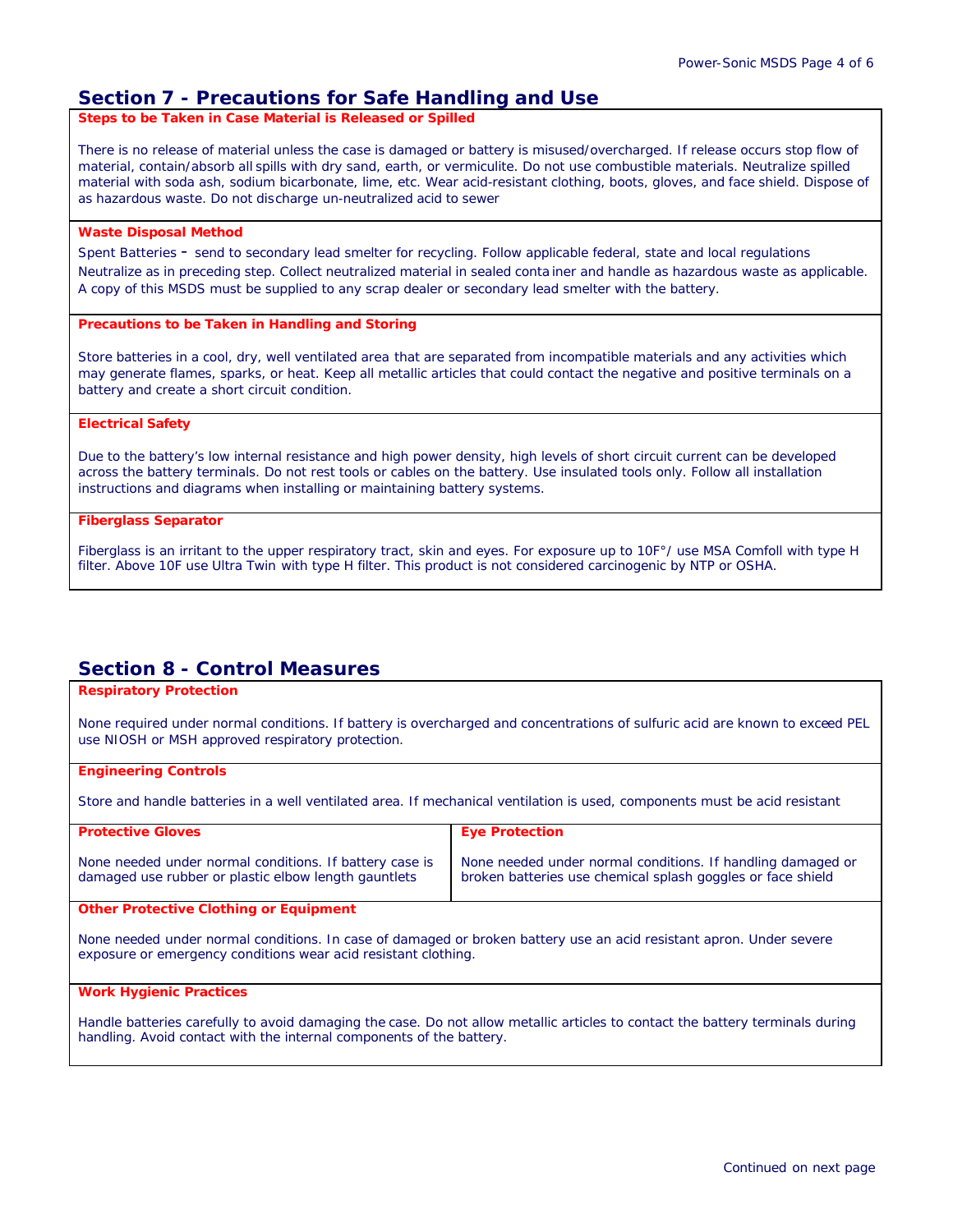# **Section 9 - Regulatory Information**



Toxic Chemical Release Inventory (Form R) requirements. If you are a manufacturing facility under SIC codes 20 through 39 the following information is provided to enable you to complete the required reports: